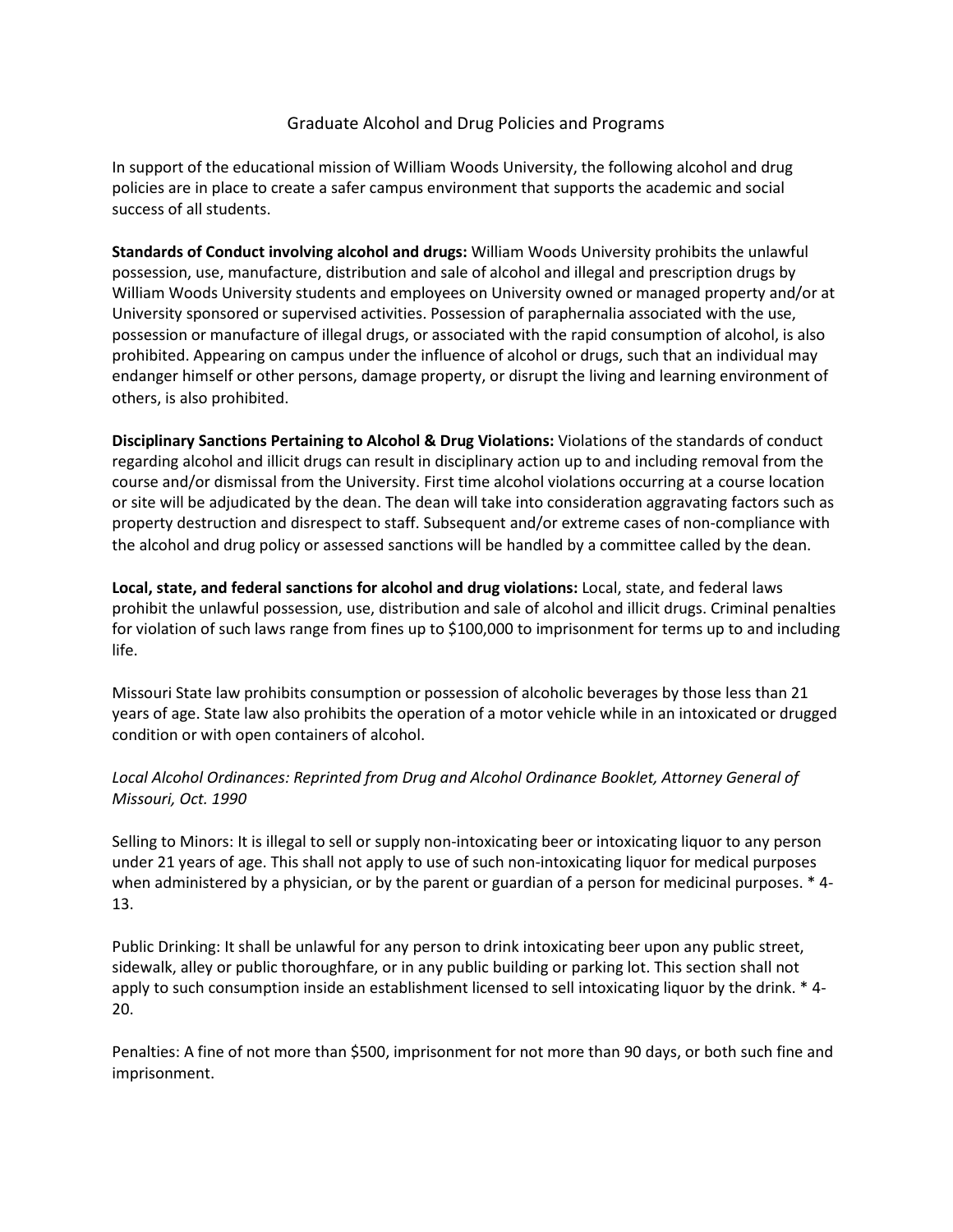## *Health Risks Related to Alcohol and Drugs*

**Alcohol** is a powerful depressant. Alcohol use decreases alertness and inhibitions. Accidents and/or risky behaviors may result in negative consequences such as disease transmission and sudden death. There is an increase in acquaintance rape and unsafe sex practices with alcohol intake. Long-term heavy drinking is linked to cancer, gastrointestinal problems, heart damage, psychological disorders and death. Tolerance as well as physical and psychological dependence develops.

**Tobacco** use in the form of cigarette smoking is linked to emphysema, lung cancer, heart disease, death, worsened asthma, and increased risk for upper respiratory illnesses. Physical and psychological dependence can develop. Smokeless tobacco use leads to cancer of the head and neck areas. Passive smoking increases the incidence of upper respiratory illnesses.

**Abuse of prescription drugs is the use of those medications for reasons or in amounts they were not prescribed and using medications prescribed to others. Pain killers, amphetamines, tranquilizers, sleeping pills and medications to treat ADHD are all examples of prescription drugs that are commonly abused. Health risks relate to each class of drug.** 

**Anabolic Steroids** may produce aggressiveness, suicidal thoughts and attempts, fatigue, restlessness, and insomnia. Use by males may cause baldness, breast development, and impotence. Use by females may cause facial hair and breast size reduction. Serious health problems include liver and heart failure, cancer and death.

**Stimulants** increase the action of the central nervous system. There is risk of contracting hepatitis A, B, C and HIV infection with inhalation and intravenous use of any of these stimulants.

**Amphetamines** (uppers, Adderall) and Methamphetamine (Ice) cause violence, chronic psychosis, brain damage, depression, hallucinations and paranoia. Continued use of high doses may cause heart attack, malnutrition and sudden death.

**Methylphenidate** (Ritalin, Concerta) is a stimulant prescribed to control the symptoms of ADHD. Tolerance, psychological addiction may occur with abuse. Binge use, psychotic episodes and cardiovascular complications may occur with abuse.

**Cocaine and Crack** cause confusion, depression, and may result in physical dependence. Effects are unpredictable—convulsions, coma, cardiac arrest and sudden death are possible. Smoking causes lesions in the lungs.

**Sedative/hypnotics or tranquilizers** depress the central nervous system.

Barbiturates (Seconal, Nembutal), Benzodiazepines (Valium, Xanax) and methaqualone (Quaalude) may cause confusion and loss of coordination. Tolerance as well as physical and psychological dependence develops. Overdoses cause coma and death. Ingestion with alcohol heightens the sedative effects of these drugs and may cause coma or death. They are also used as "date rape" drugs to facilitate sexual assault. Withdrawal from chronic use may cause seizures and should only be done with medical supervision.